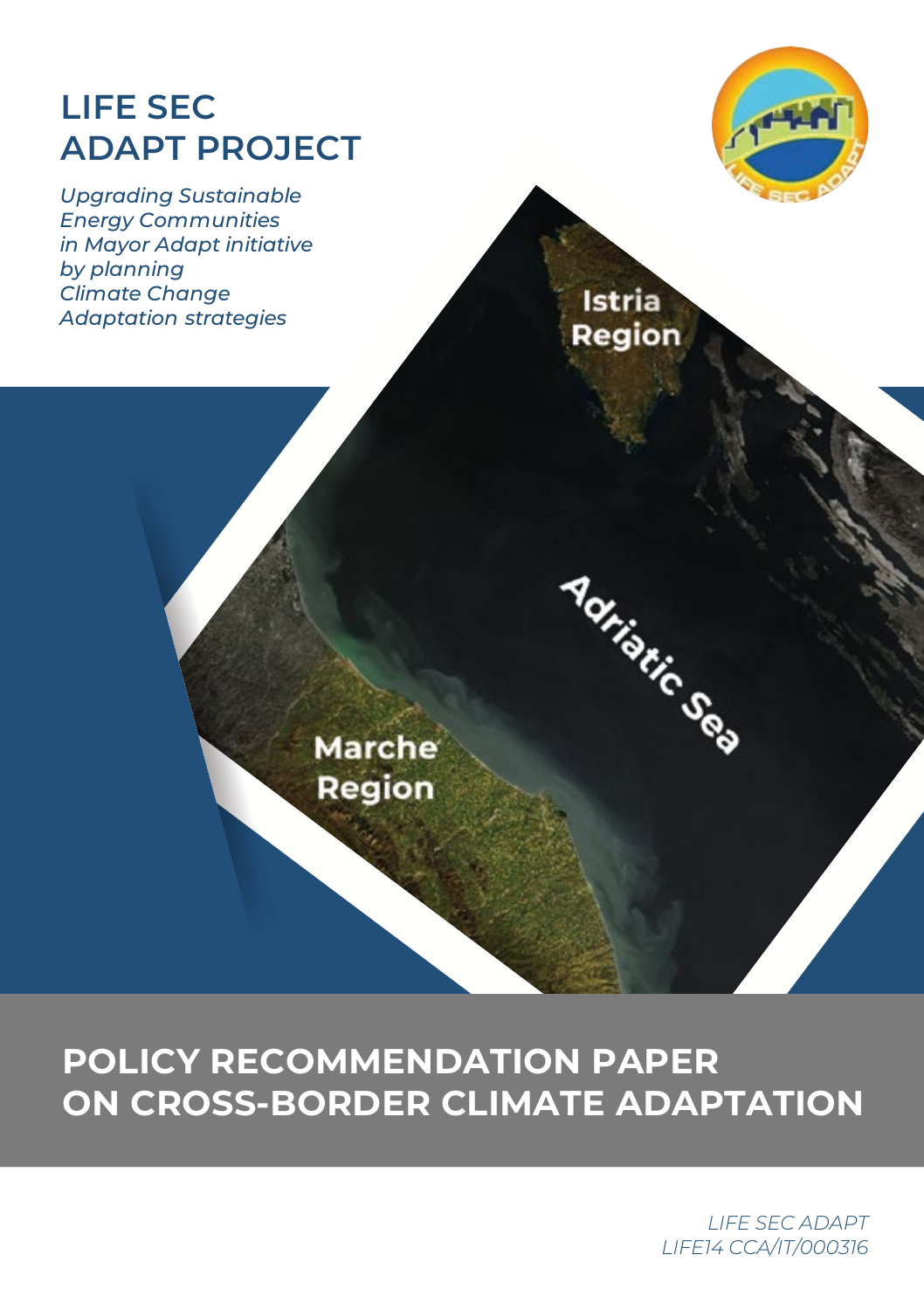

| <b>PROGRAMME</b>                     | LIFE 2014 - 2020 - Climate Change<br>Adaptation                            |
|--------------------------------------|----------------------------------------------------------------------------|
| PROJECT ACRONYM                      | LIFE SEC ADAPT                                                             |
| <b>PROJECT CODE</b>                  | LIFE14/CCA/IT/00036                                                        |
| <b>TITLE</b>                         | Pollicy Recommandation Paper on Cross-<br><b>Border Climate Adaptation</b> |
| <b>ACTION/TASK</b><br><b>RELATED</b> | C.3                                                                        |
| <b>DATE OF DELIVERY</b>              | 31/12/2018                                                                 |
| <b>VERSION</b>                       | Final                                                                      |
| <b>AUTHOR(S)</b>                     | Ivica Trumbic, Tecchnical expert for Region<br>of Istria                   |



## **TABLE OF CONTENTS**

| 5. | 1. Why Policy Recommendations?<br>2. Urban context and importance of municipal climate<br>change adaptation<br>3. Vulnerabilities and risks in the project regions<br>4. Visions, strategies and plans<br>Policy recommendations for urban climate change |                                                                                                                 |    |
|----|-----------------------------------------------------------------------------------------------------------------------------------------------------------------------------------------------------------------------------------------------------------|-----------------------------------------------------------------------------------------------------------------|----|
|    |                                                                                                                                                                                                                                                           | adaptation                                                                                                      | 13 |
|    | 5.1                                                                                                                                                                                                                                                       | Recommendation No. 1: Capacity development<br>for better adaptation to climate change                           |    |
|    | 5.2                                                                                                                                                                                                                                                       | Recommendation No. 2: Raising awareness<br>among major municipal stakeholders                                   |    |
|    | 5.3                                                                                                                                                                                                                                                       | Recommendation No. 3: Improved<br>communication on major aspects of climate change<br>adaptation in urban areas |    |
|    | 5.4                                                                                                                                                                                                                                                       | Recommendation No. 4: Exchange of<br>experiences, best practices and lessons learned<br>among municipalities    |    |
|    | 5.5                                                                                                                                                                                                                                                       | Recommendation No. 5: Science to policy<br>integration in urban climate change adaptation                       |    |

**6. Next steps 18**



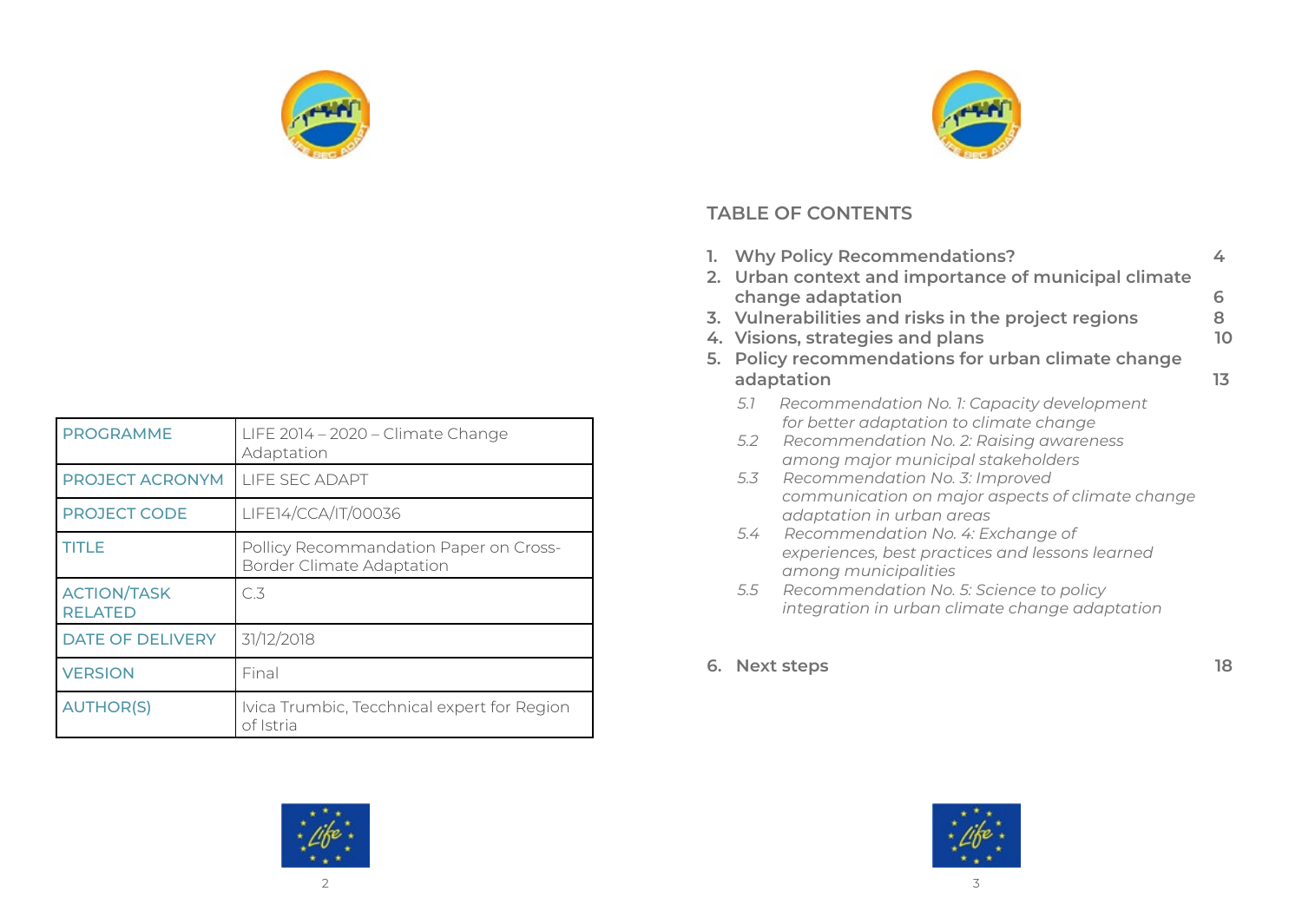

#### **1. Why Policy Recommendations?**

This document was developed in the context of the LIFE SEC ADAPT project, which was funded by the LIFE Programme 2014 – 2020 under the priority Climate Change Adaptation. As part of the Component C of the project: Implementation Actions, and in particular Component C.3: Adoption of Local Climate - adaptation strategy and plans through SEAP integration, the Policy Recommendations Paper aims at raising the awareness of national and European policy makers, enhancing their support to climate change issues.

A policy is a course or a principle of action adopted or proposed by an organisation or an individual with the aim of assisting in decision-making. It is, fundamentally, a discussion about what is being done or should be done to solve a problem or address an issue. A policy recommendation is written policy advice prepared for some group or person that has the authority to make or to influence policy decisions. Its purpose is to inform people who are faced with policy choices on particular issues about how research and evidence can help to make the best decisions.

While the above statements are fairly general, the main premises of these statements could be easily adapted in the context of the urban climate change adaptation efforts. There is an extremely wide range of urban adaptation policy options that could be implemented relevant to the specific urban context, in terms of its physical, environmental, socio-economic, institutional and other conditions. The European Climate Adaptation Platform (Climate-ADAPT) offers a wide range of these options. This paper focuses, however, on several policy recommendations that could be easily implemented in all urban settings that characterise the SEC ADAPT project. Furthermore, this paper rests on the assumption that the recommendations are part of the wider adaptation policy framework, i.e. the structured process for developing adaptation strategies, policies, plans and measures to enhance and ensure urban development in the face of climate change.



The purpose of the document is:

- to inform decision-makers about adaptation policies to be undertaken in the cross-border context,
- to provide rationale for choosing a particular policy course of action,
- to describe policies briefly, and not to give a detailed account of specific policies.

The policy recommendation paper rests on the assumption that the recommendations are an integral part of a wider adaptation strategy and action planning process.

What does "cross-border" mean in this policy context? There is no assumption of a spatial continuity between the groups of municipalities in the neighbouring countries (Italy, Croatia), but only within the municipalities inside a certain country or a region (Istria, Marche, etc). Therefore, the document does not discuss the specific cross-border (international) climate change impacts. Furthermore, the policy recommendations proposed in this paper are of the "process" nature, i.e. they are mainly related to the institutional and capacity building aspects of climate change adaptation, and do not relate to the physical aspects of adaptation. That is, the proposed recommendations are those that could be easily applied in all municipalities participating in the project, as well as beyond that, i.e. in other similar regions and countries.

Having the above in mind, the proposed recommendations could still be considered as "cross-border" and implemented in the project regions, or in the Adriatic-Ionian region, even if they do not border each other physically. Also, proposed policy recommendations could stimulate implementation of joint actions by participating municipalities. Finally, proposed policy recommendations have to be closely linked with the proposed adaptation strategies and action plans.

The policy horizon is related to the period of time over which a particular policy is planned to be implemented. This may not be on the same time

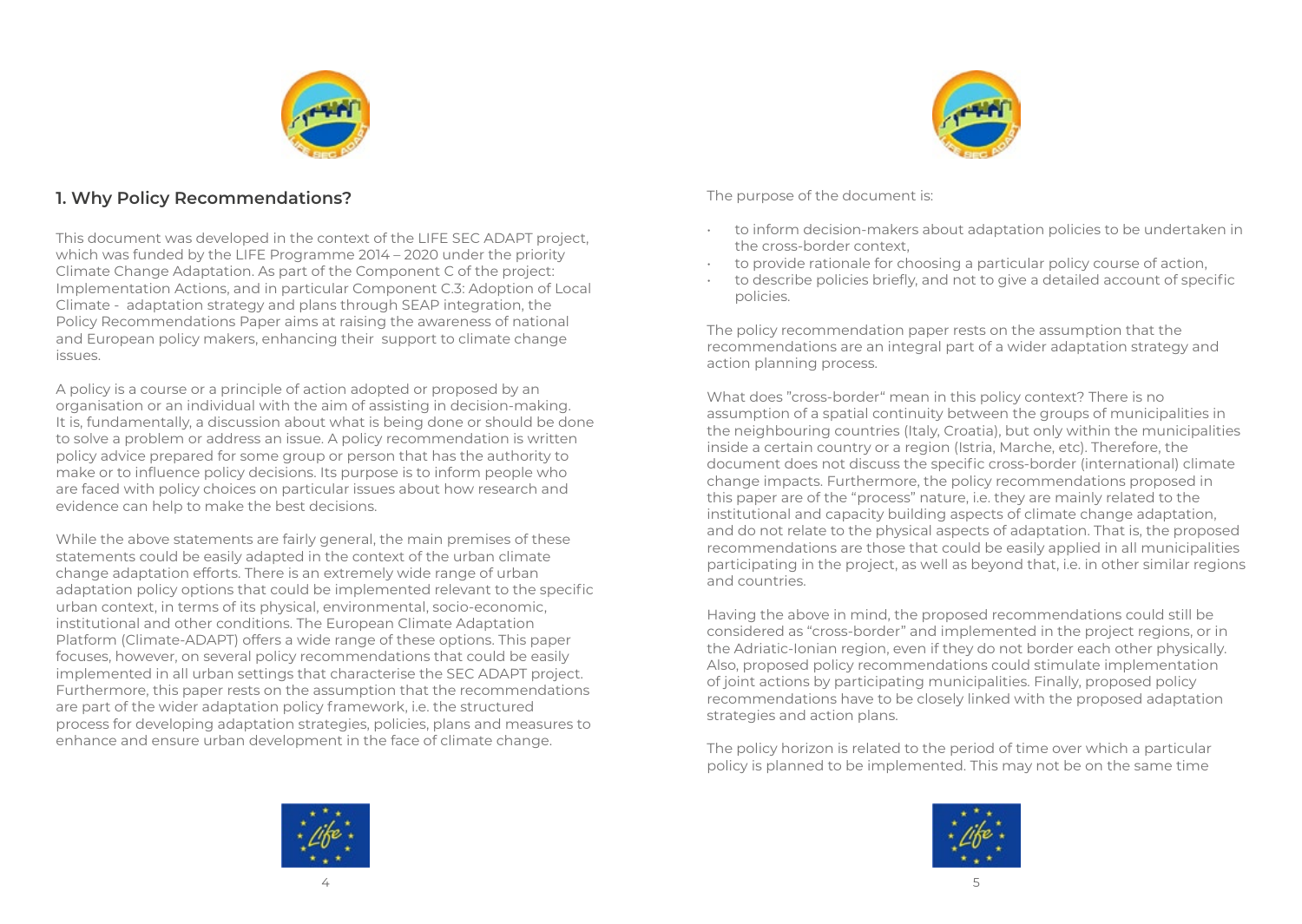



scale as a planning horizon. For instance, the infrastructure affecting an activity will have an engineering life of many decades, but the policy horizon governing the operation of that infrastructure may be much shorter. Most natural resource policies are implemented over periods of 5 to 15 years and are reviewed or updated over time but are expected to manage resources over a much longer planning horizon (ISPRA, 2014).

Target audience of the proposed recommendations is:

- senior decision makers, to whom some basic policy issues have to be explained,
- technical experts who are familiar with the basic issues, but not to understand the political context where the policies will be implemented,
- other stakeholders (general population, NGOs, private sector, etc.) who can make pressure groups for the implementation of certain policies.
- Urban climate adaptation policies are also closely linked with the relevant Sustainable Development Goals (SDGs), and in particular:
- SDG 11: Make cities and human settlements inclusive, safe, resilient and sustainable (Target 11.b: By 2020, substantially increase the number of cities and human settlements adopting and implementing integrated policies and plans towards inclusion, resource efficiency, mitigation and adaptation to climate change, resilience to disasters, and develop and implement, in line with the Sendai Framework for Disaster Risk Reduction 2015-2030, holistic disaster risk management at all levels), and
- SDG 13: Take urgent action to combat climate change and its impacts.

#### **2. Urban context and importance of municipal climate change adaptation**

Roughly half of the world's population lives in cities, and that proportion is forecast to rise to 70% by mid-century. Urban areas consume two-thirds of the world's energy. They are vulnerable to the effects of climate change, such as flooding, so the cost of inaction is all too tangible. A survey by 100 Resilient Cities, a network of conurbations, found that climate change is the



third-biggest concern among its members, behind inequality and ageing infrastructure.

Urban areas have particular sensitivities to climate change, and therefore adaptation to a warming planet represents a challenging new issue for urban policy makers in both the developed and developing world. The city scale is especially relevant for climate policy. Although cities cover around 1% of the Earth's surface, they produce about 80% of gross world product, consume about 78% of the world's energy and produce more than 60% of all CO2 emissions.

Adaptation to climate change is considered, along with mitigation (i.e. reduction of net greenhouse gas emissions), the second important pillar of the implementation of climate policy, which is in the function of preserving the values of society, the environment and the economy and ensuring the sustainable development. Therefore, adaptation is a necessary complement to mitigation in addressing climate change. IPCC defines adaptation as "… adjustments in ecological, social, or economic systems in response to actual or expected climatic stimuli and their effects or impacts. It refers to changes in processes, practices, and structures to moderate potential damages or to benefit from opportunities associated with climate change" (Smit and Pilifosova, 2001).

Cities are playing a vital role in the global response to climate change by curbing their greenhouse gas emissions and adapting to the effects of a changing climate. Though climate change is a global problem often discussed at the national scale, urban areas are increasingly seen as having a distinct role, and distinctive motivation and capacity, for adaptation. In addition to global disasters, urban areas have unique climate risks (e.g., urban heat island, impervious surfaces exacerbating flooding, coastal development threatened by sea level rise, etc.) In addition, urban areas also house a majority of the world's population and are global economic hubs, thus exposing many assets to climate change hazards Local governments are central to these efforts. They lead climate action by framing strategies and programmes, integrating such actions into ongoing urban development,

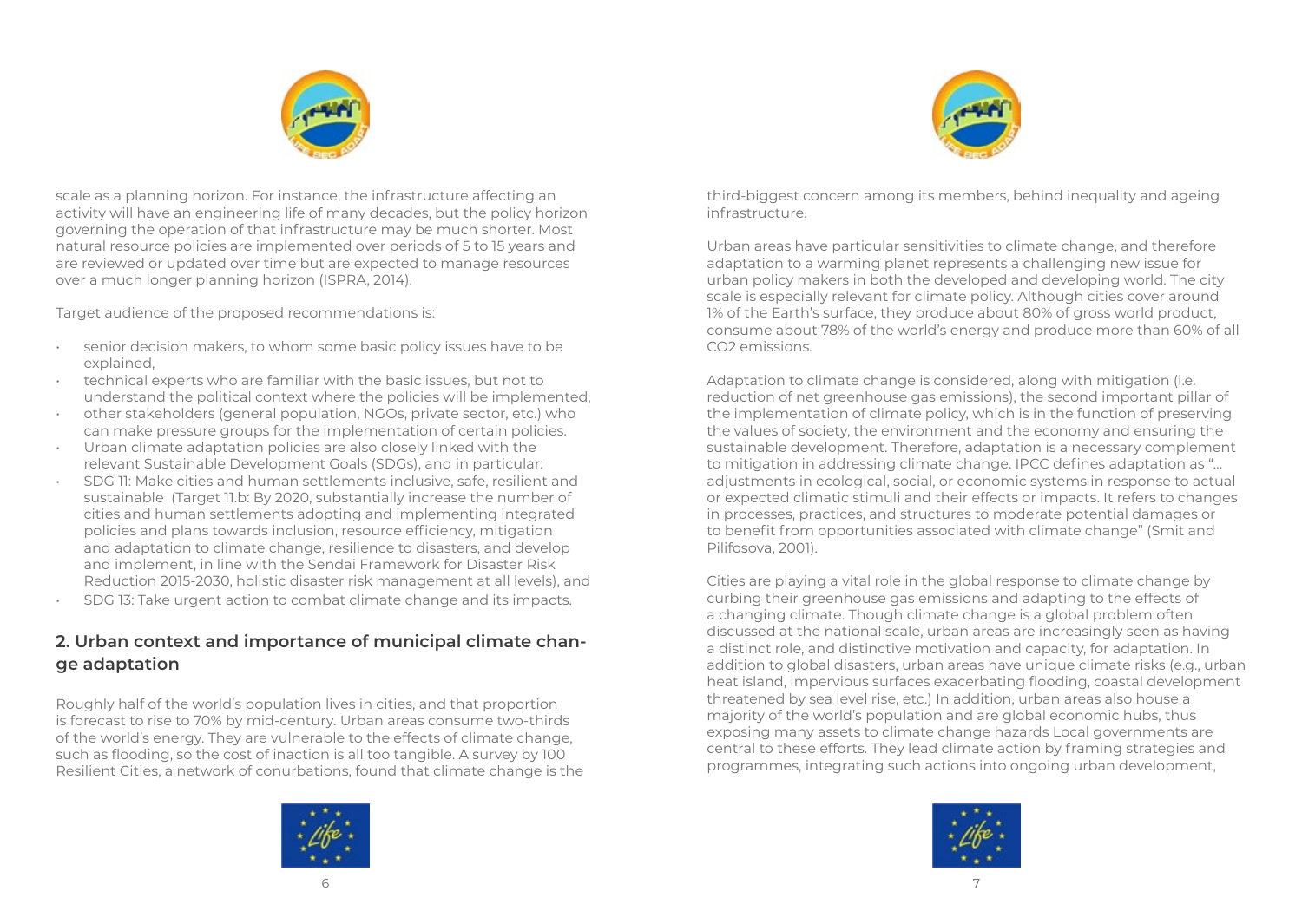



and forging the partnerships necessary for effective climate responses.

Urban areas also present unique adaptation opportunities. Cities stand to benefit from climate-friendlier policies. New research presented in San Francisco by the C40 group of big cities and the Global Covenant of Mayors, which groups more than 9,000 municipalities, finds that climate policies such as boosting energy efficiency and decarbonising public transport and power generation could create 14m new jobs and prevent 1.3m premature pollution-related deaths a year by 2030 (The Economist, 2018).

Despite the growing interest in urban adaptation, many barriers to successful adaptation planning and implementation persist. For instance, lack of public opinion and the public's perception of risk can constitute a political barrier. Related to issues with mobilizing public opinion, another barrier identified is the lack of mainstreaming adaptation planning. There is also a lack in understanding tradeoffs and impact to vulnerable populations. Thus, social inequality is often cited as a major barrier to effective adaptation.

### **3. Vulnerabilities and risks in the project regions**

Risk and Vulnerability Analysis (RVA) is a crucial first step in the adaptation planning process. It has been the subject of one of the earlier SEC ADAPT Project activities (C2) and specific guidelines have been prepared for that purpose (Methodology for Vulnerability and Risk Analysis in Regions Marche and Istria). Both regions, Marche and Istria, have prepared their vulnerability and risk assessment studies.

Both project areas are part of the wider Mediterranean region. It is expected that the climate change trends that are expected in the Mediterranean could also be applicable in those two areas. Future warming in the Mediterranean region is expected to exceed global rates by 25%, notably with summer warming at a pace 40% larger than the global mean. Even for a 'Pariscompliant' global warming of 1.5 °C, a 2.2 °C increase in regional daytime maxima is likely (see figure below). This increase is expected to be associated with more frequent high-temperature events and heatwaves. In the eastern



Mediterranean, heatwave return periods may change from once every two years to multiple occurrences per year. The Mediterranean region is regularly affected by flash floods, which are a consequence of short and local heavy rains in small catchments, many of them near the coast in densely populated areas. Flood risk, associated with extreme rainfall events, will increase due to climate change, but also due to non-climatic factors such as increasingly sealed surfaces in urban areas and ill-conceived storm-water management systems (Cramer et al, 2018).



The Vulnerability and Risk Analysis for the region of Istria identified four major sectors that will be affected by climate change in the future: health, tourism, water supply and water quality, and ecosystems and biodiversity. The assessment has shown that these sectors' vulnerability falls within the middle range.

The Vulnerability and Risk Analysis for the region of Marche identified the following sectors as most at risk: biodiversity, territory, coastal areas, health, agriculture, energy and infrastructure, and tourism. The assessment has shown that most of the sectors' risk lies within the medium range. However, the risk is rising, in long term, for the coastal areas (sea level rise) and tourism.

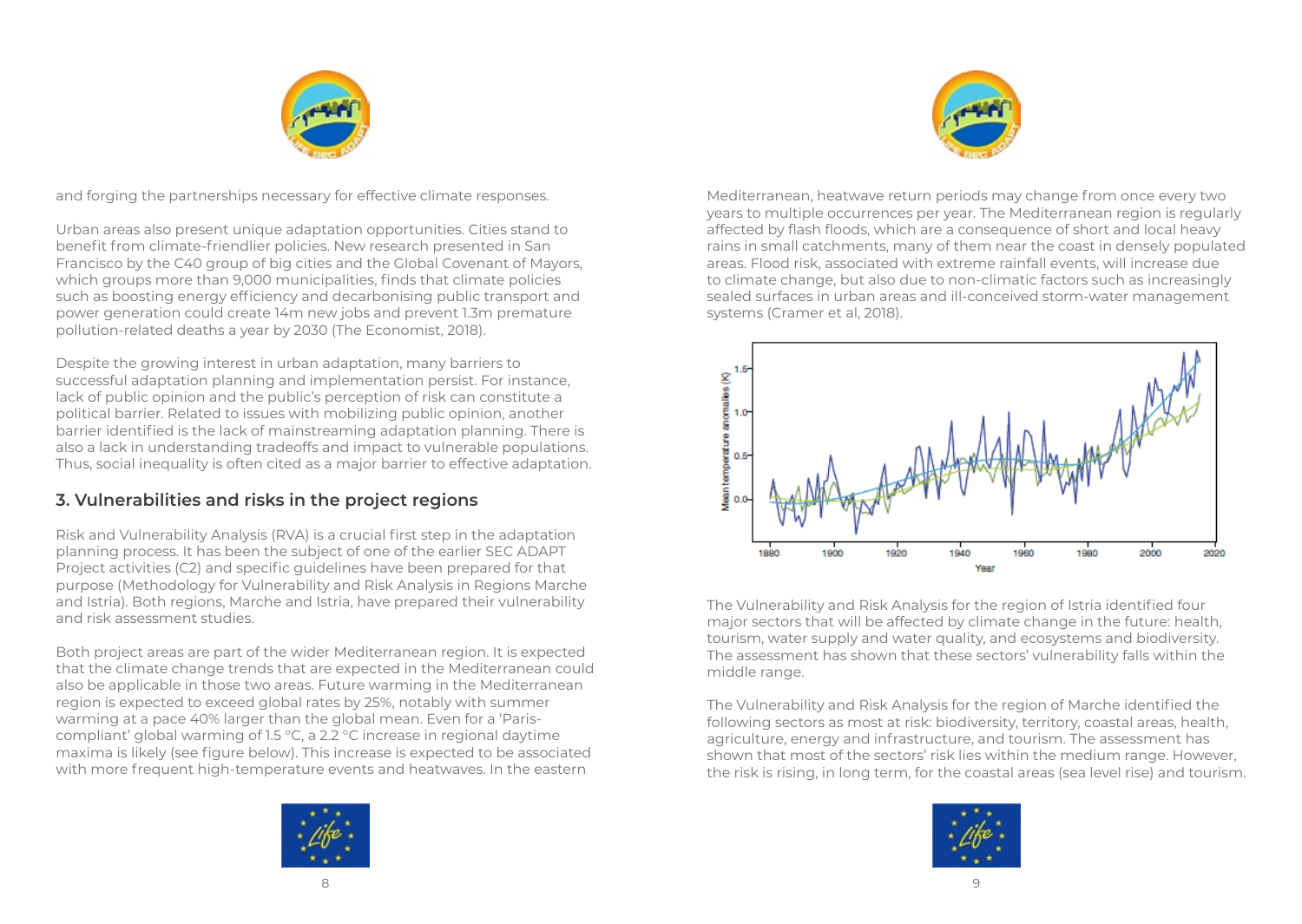

## **4. Visions, strategies and plans**

The Common Methodology for Drafting of the Climate Change Adaptation Strategy at Municipal Level (prepared as an activity in Component C.3 of the project) proposes that the process of the preparation of adaptation visions, strategies and action plans (see figure below) is sequenced as follows:



**1. Vulnerability and risk assessment:** critical precondition that informs the decision makers and other stakeholders of the severity of the climate change issue and the risks that they may face in the future.

**2. Definition of the Vision Statement on adaptation:** the moment when decision is taken what is it that the stakeholders would like to do and how they intend to cope with the challenge of climate change in their area. This decision also entails definition of the goals and objectives.

**3. Identification of the adaptation options:** it includes identification and selection of options. Based on the vulnerability and risk assessment, and a desired future that the city wants to achieve, the stakeholders explore options within a framework of adaptation scenario and embark on prioritisation and selection of the option that will best fit their vision as well as available resources to undertake action.

**4. Drafting and adoption of the Strategy:** the most critical activity because it entails definition of steps that need to be taken toward achieving resilient cities that will be able to cope with the climate change challenges. Development of the strategy



is a consensus building process that has to correspond to the main principles of governance. The strategy results in recommendations and measures to be taken.

**5. Drafting and adoption of the Plan:** follows the Strategy and covers shorter periods with detailed actions that are embedded in the recommendations and measures proposed by the strategy.

All municipalities participating in the LIFE SEC ADAPT project have undertaken the process and have been steadily developing their urban visions and strategies, which will, in due time, result also in the respective climate adaptation action plans. Each strategy will be taking in consideration the local urban physical and developmental context as well as the results of the specific regional vulnerability and risk analyses.

Each strategy will outline a specific set of policies that will be aimed at adapting to the expected impacts of climate change in the future. The first draft of the general policies will be outlined during the phase 3 of the process (Identification of the adaptation options), and further refined and adopted during the phase 4 of the process (Drafting and adoption of the strategy). The first phase of the policy implementation will be presented in detail in the respective action plans (phase 5 of the process).

Most of the adaptation policies will be site-specific, i.e. they will be dealing with specific physical issues of each municipality, and they could differ widely from place to place depending on the identified vulnerabilities and risks and vision and strategy adopted at the local level. The proposed policies at the site-specific level should also abide to some or all of the following general principles:

- Multidimensionality: climate adaptation is not a separable policy, but it is integrated into other policies,
- Interdependency: coordination of adaptation across spatial scales (interurban; intra-urban), sectors and jurisdictional boundaries,
- Inter-temporality: dynamics of adaptation, which evolves over time,
- Avoidance of conflicts: policies should not be conflicting; solving one

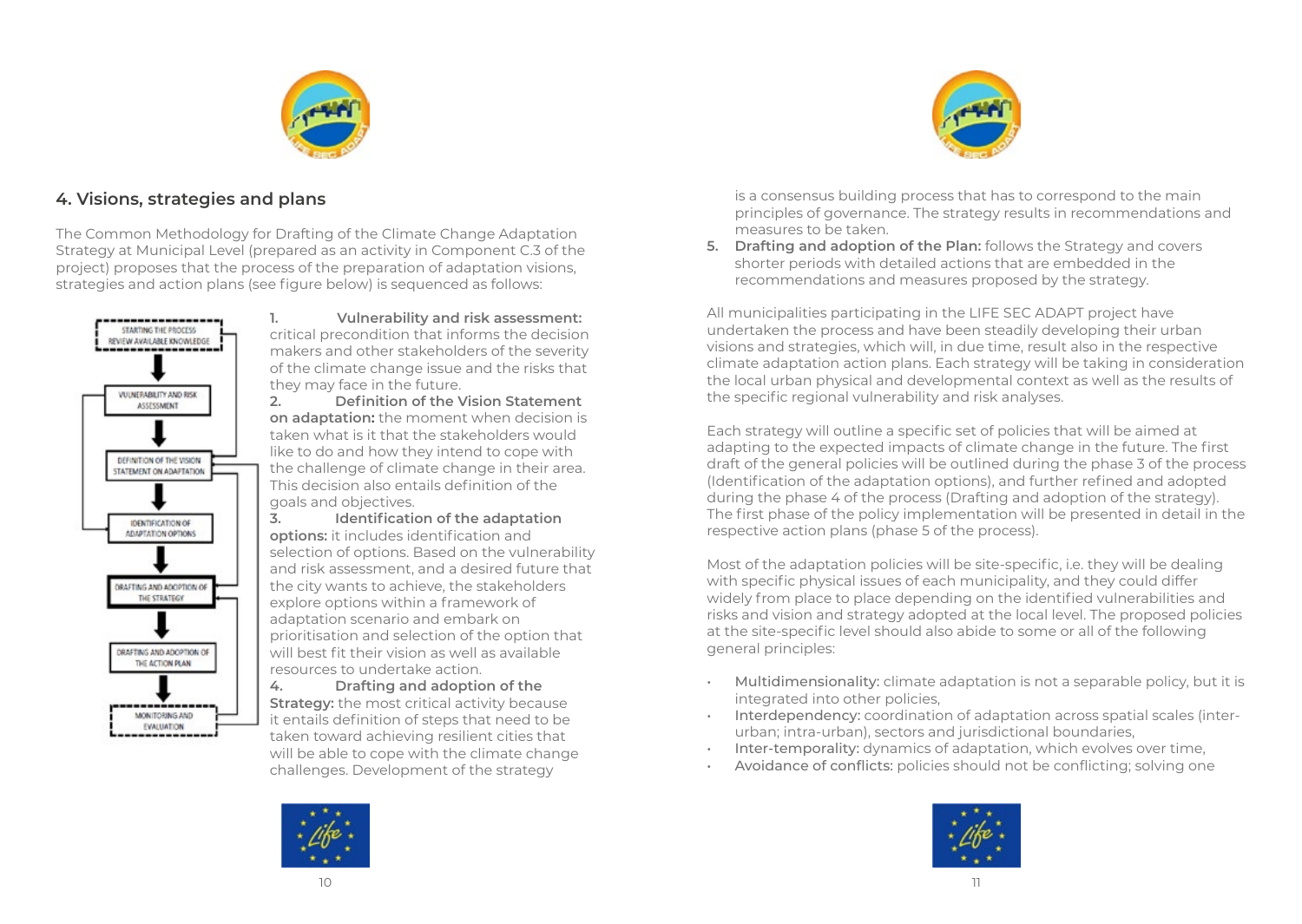

issue should not create problems elsewhere,

- Flexibility: dealing with changing risks, and permanently identifying critical vulnerability thresholds,
- Climate policy integration: incorporation of the aims of climate change adaptation into all stages of policy-making in other policy sectors (nonenvironmental as well as environmental); policy integration can be divided into horizontal policy integration and vertical policy integration within and across governmental levels.
- Adaptation measures: no regrets, low regrets, win-win, adaptable measures,
- Policy review: needs to be done regularly,
- Cross-border aspects: policies need to have a wider territorial scope,
- Cooperativity: working in partnership with the community,
- Scientific approach: based on accumulated knowledge, use of latest scientific findings, but also building on local knowledge of climate variabilities and likely local impacts.

The purpose of this Policy Recommendation Paper is to propose those policies that could be implemented by all municipalities involved in the SEC ADAPT Project, but also by other interested municipalities, notwithstanding their physical and developmental characteristics as well as the identified site-specific vulnerabilities and risks. For that reason, the recommended policies fall in the category of "soft" adaptation policies. "Soft" policies can be defined as policies that rely on voluntarism, learning processes and procedural change as opposed to those that are called "hard", which impose direct regulatory control (Hertin et al., 2004). From that perspective, "soft" policies are more feasible and can be more easily implemented as they do not usually require considerable financial resources, long preparation time and decision to implement them are usually taken on a consensual basis.

With the above in mind, the following five policy recommendations are proposed:

• Recommendation No. 1: Capacity development for better adaptation to climate change



- Recommendation No. 2: Raising awareness among major municipal stakeholders
- Recommendation No. 3: Improved communication on major aspects of climate change adaptation in urban areas
- Recommendation No. 4: Exchange of experiences, best practices and lessons learned among municipalities
- Recommendation No. 5: Science to policy integration in urban climate change adaptation

#### **5. Policy recommendations for urban climate change adaptation**

Major objective of urban climate change adaptation policies is to increase resilience of urban areas to expected impacts of climate change. Urban resilience, being defined as "…the capacity of individuals, communities, institutions, businesses and systems within a city to survive, adapt, and grow no matter what kinds of chronic stresses and acute shocks they experience" , is somewhat more comprehensive notion than urban adaptation, but the latter constitutes the central component of the former.

#### 5.1. Capacity development for better adaptation to climate change

Capacity building is one of the most important imperatives to achieve efficient urban adaptation to climate change. While many disciplines excel in their specific sectoral technical competence, very often they lack knowledge on specific issues related to climate change, its development and expected impacts. This is especially relevant, among other, for urban planning, which has often overlooked impacts that planning solutions, such as land use, might have either on causing negative climate impacts (transportation, infrastructure, etc.) or failing to adapt to expected impacts of climate change (planned urban development close to the coastline disregarding, thus, impacts of sea level rise, for example).



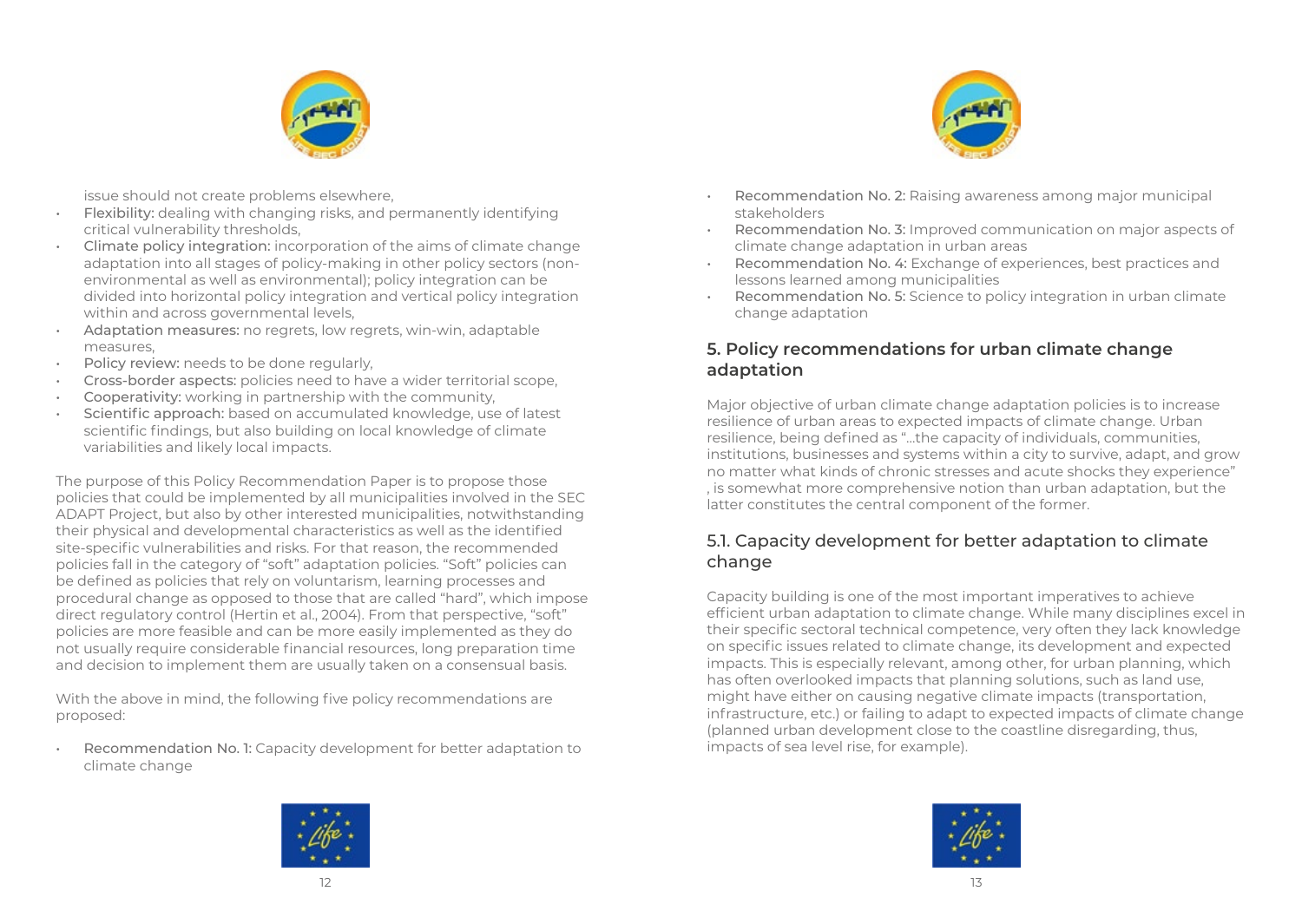



Urban planners and decision-makers need to integrate efforts to mitigate the causes of climate change (mitigation) and adapt to changing climatic conditions (adaptation). Actions that promote both goals provide win-win solutions. Urban planning and urban design have a critical role to play in the local response to climate change. Actions that simultaneously reduce greenhouse gas emissions and build resilience to climate risks should be prioritized at all urban scale: metropolitan region, city, district/neighborhood, block, and building. This needs to be done in ways that are responsive to and appropriate for local conditions.

To this purpose, it is of utmost importance that the technical capacity of urban planners be increased, which will improve their ability to cope with adapting to impacts of climate change. Land-use planning tools are particularly important to reduce vulnerability to

climate change and, in particular to extreme-weather events, which have been raising in recent years both in frequency and in intensity. These tools should help planning human settlements, regulate land use and provide citical infrastructure and services in a way that takes into account risks and builds resilience, including climate resilience. Planners should be tought to integrate climate change and resilience aspects in local urban plans, as well as how to achieve linkages between local and regional plans in relation to adaptation to climate change, as well as to prepare the disaster management plans and integrate them with local development policies.

## 5.2. Raising awareness among major municipal stakeholders

Urban adaptation of climate change is a long-term process that requires measures to be taken today, while the direct positive impacts of these actions could be felt only in the distant future. What is more important, some measures will have to be financed immediately. Having in mind the dynamics of political systems, the discrepancy between actions being taken (now), financing utilized (now) and effects visible (in the future) is obvious. For that reason it is important that the awareness on the need for adaptation to climate change be raised, not only for political structures but even more important, for the general population. All the stakeholders have to support



Local authorities should make public-high level commitment to tackle climate change; this commitment should recognize the need for concrete action by setting measurable targets. Local strategic partnership should be built by bringing the public, community, private and civil society sectors to improve adaptation efforts. Simple information platforms aimed at general population should be developed. These platforms should avoid using highly technical language and should make the most important facts about climate change adaptation understandable to the widest range of users. Finally, thematic campaigns and events should be organised, illustrative brochures printed and other awareness raising materials developed and disseminated.

#### 5.3. Improved communication on major aspects of climate change adaptation in urban areas

Climate change is a complex issue. The complexity of the issue makes it difficult to understand, and it often causes controversy. Improved communications efforts are needed to significantly raise the level of awareness of the community of the opportunities and threats brought about by climate change, and to accept their responsibilities to adapt to, and mitigate against its impacts. It is also important to recognise the potential conflicts that exist between the long-term changes climate change will bring and the short-term priorities that individuals and organisations may have. The current situation is that while the issue of climate change has finally arrived on the agenda of most municipal decision makers, it is still a far cry from being a notion that most ordinary citizens are comfortable with.

The climate change messages need to be clearly communicated, and they may include, inter alia, the following references: the climate change is real and the effects are long-term; it is possible to adapt to the impacts climate change will bring; there are risks to the "do-nothing" option, etc. (ESPACE, 2006)

Those responsible for communication efforts at the municipal level should



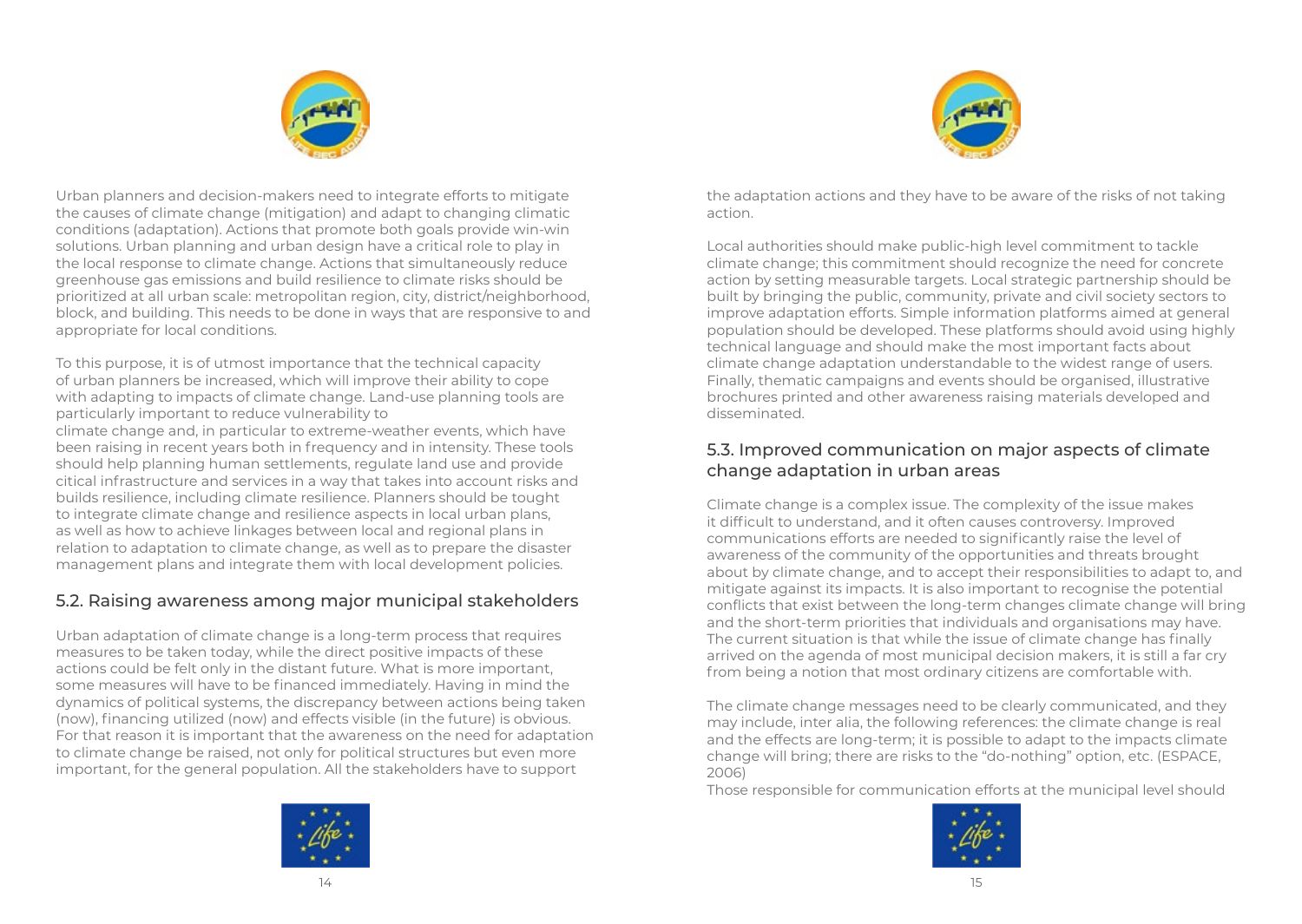



utilize mechanisms such as: promoting credible sources of information; preparing and utilising material on climate change; integrating the climate change issue in related communications; responding to questions and requests for information from the community; proactive outreach to community groups and leaders. It is also vital that champions from within the corporate sector and community leaders are identified and educated of the importance of climate change and the actions that they and others can take to adapt to this global environmental problem.

A system for sharing and communicating projections of downscaled climate data - for both sudden and gradual climate change - to support better local planning should be developed. Early warning systems for climate hazards should be developed and crisis response management capacity should be improved. Finally, the issue of climate change should be embedded in respective curricula of public education.

#### 5.4. Exchange of experiences, best practices and lessons learned among municipalities

The capacity of urban areas to adapt to the consequences of climate change is often affected by their ability to manage a shared body of knowledge on which the decision-makers base their discussions about possible solutions and create consensus and cooperation (best-practice transfer). The municipal capacity to adapt to climate change may also be affected by the learning process through which the responsible and interested parties create and review their strategies (policy transfer). Finally, cities' adaptation ability may be affected by their capacity to manage the dynamics of political processes, at trans-national and sub-national levels, that affect the governance of climate change in urban areas (governance capacity). The three aspects of urban adaptation should be enhanced by an efficient system of exchange of experiences, best practices and lessons learned among municipalities.

In order to effectuate the above, the existing regional networks for urban

climate change adaptation should be expanded and new networks formed. This should foster inter¬regional and cross-border technology transfer as well as share the best practices and lessons learned in urban adaptation among areas that might provide a current spatial analog, where possible.

#### 5.5. Science to policy integration in urban climate change adaptation

Implementation is an important aspect of adaptation to climate change. It largely rests on the science and research and the process that transfers scientific results to policy is a critical element of success of urban climate change adaptation strategies and action plans. In this respect, enhancing local level institutions to make them capable of carrying out science-topolicy integration is crucial. These efforts may include capability to transfer the successful cases, replicate successful practices among cities and regions and manage the innovation in the adaptation "sector". One of these innovations is the so-called Nature Based Solutions (NBS). Nature-based solutions are an essential part of the strategy in order to address climate change. They constitute a sustainable and economically viable alternative, often more cost effective in the long term than technology investments or the construction and maintenance of infrastructures (IUCN, 2016).

Other measures that could be taken at the municipal level are:

- Improve monitoring of climate trends and build data collection systems;
- Promote research into the risks associated with impacts of climate change and other hazards in urban areas (this could be carried out as a joint cross-border initiative);
- Promote preparation of multi-hazard assessments, as part of a more comprehensive local-level climate change vulnerability assessments, on a regular basis;
- Mapping of hazards and risks, etc.



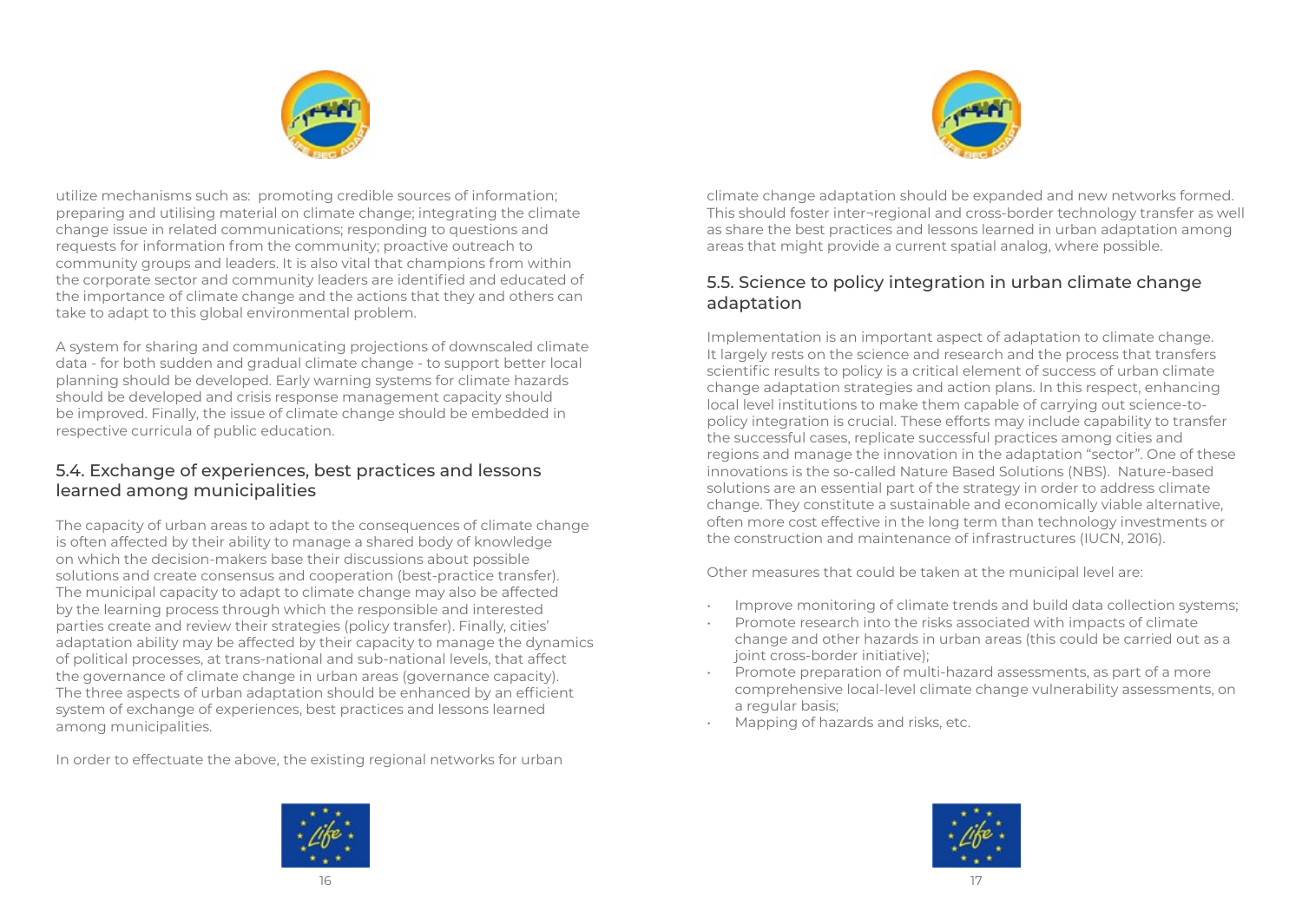

#### **6. Next steps**

The implementation of the policy recommendations will depend on the existing capacities as well as willingness in each municipality. However, the very fact that the municipalities have participated in the SEC ADAPT project is a proof that they will be willing to undertake measures proposed by the policy recommendations. Since these recommendations do not require financial resources that are beyond the reach of the municipalities concerned, it is reasonable to assume that the implementation can start soon after the project will be officially over. Specific tasks related to each policy recommendation could be as follows:

Recommendation 1: training courses for urban planners on general aspect of climate change adaptation as well as specific courses on technical subjects; development of guidelines and toolkits on local adaptation planning specific for the project regions.

Recommendation 2: organising partnerships between public and private sector; choosing "champions" (respected local persons with a good track record in promoting adaptation to climate change or good results in doing so) to promote adaptation to climate change impacts.

Recommendation 3: using local media to inform population on the benefits of early adaptation to climate change; printing leaflets for the general population.

Recommendation 4: twinning between municipalities to exchange of experience on urban adaptation subjects; participation of experts from one municipality in the concrete planning actions in another municipality; building networks of municipalities.

• Recommendation 5: prepare studies to show how nature based solutions could be beneficial to adaptation; showcase examples where economic benefits of adaptation are clear; define set of minimum parameters to monitor progress towards adaptation.



#### **Basic references:**

Cramer, W. et al. 2018. *"Climate change and interconnected risks to sustainable development in the Mediterranean". Nature Climate Change* Vol.8 No.11: 972-80.

ESPACE. 2006. *Climate Change Communication Strategy: A West Sussex Case Study. http://www.espace-project.org/part1/publications/reading/ WSCCClimateCommunications%20Strategy.pdf*

Hertin, J., Berkhout, F., Wagner, M. and D. Tyteca. 2004. *"Are `soft` policy instruments effective? The link between environmental management systems and the environmental performance of companies"*. SPRU-Science and Technology Policy Research. Paper No. 124.

ISPRA. 2014. *Planning for Adaptation to Climate Change: Guidelines for Municipalities*. Rome: ISPRA.

IUCN. 2016. *Nature-based solutions to address climate change.* Paris: IUCN. Smit, B. and O.Pilifosova. 2001. *Adaptation to Climate Change in the Context of Sustainable Development and Equity.* Geneva: IPCC.

The Economist. 2018. *California leads subnational efforts to curb climate change.* September 15, 2018.